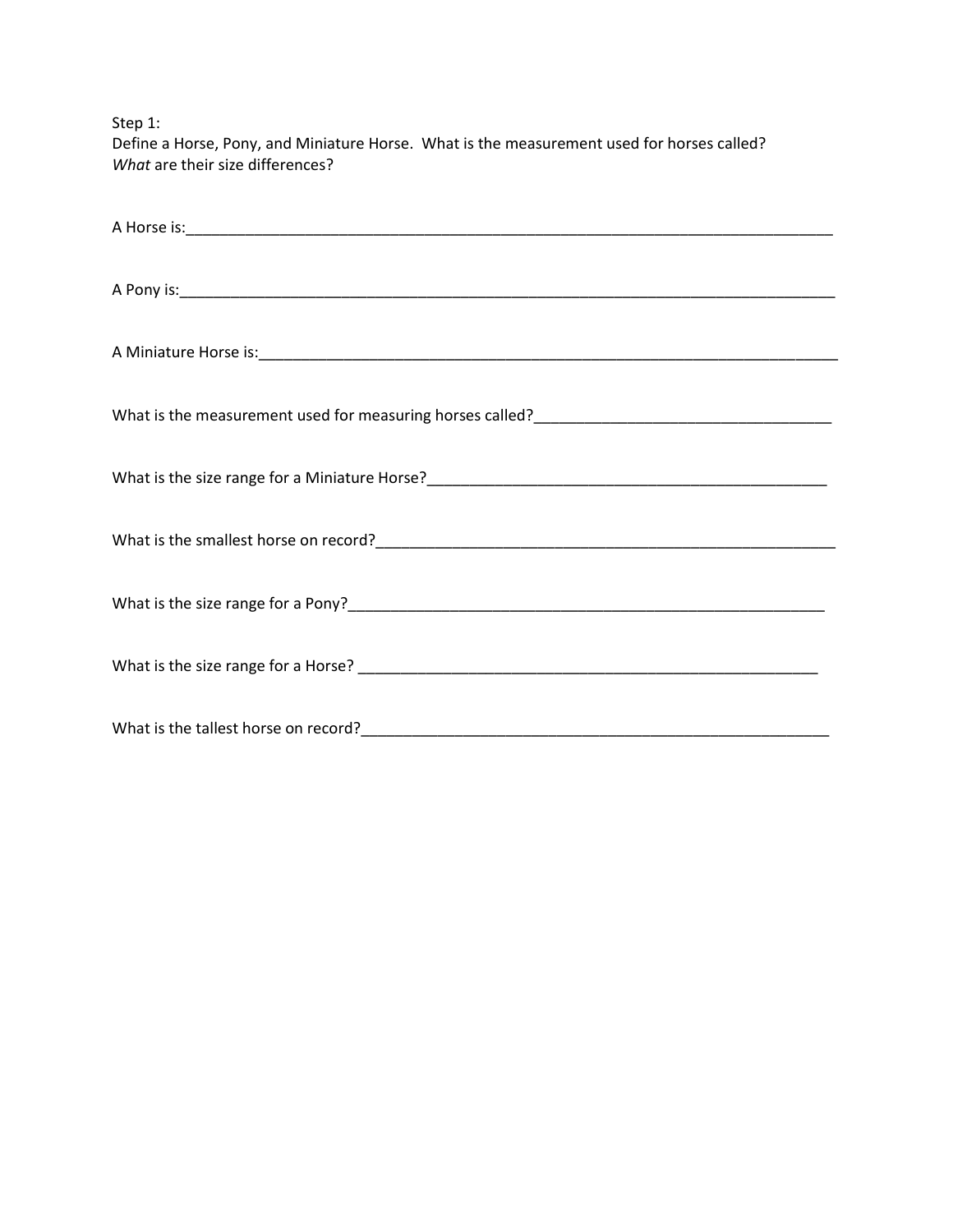Step 2: Complete the Parts of the Horse worksheet.

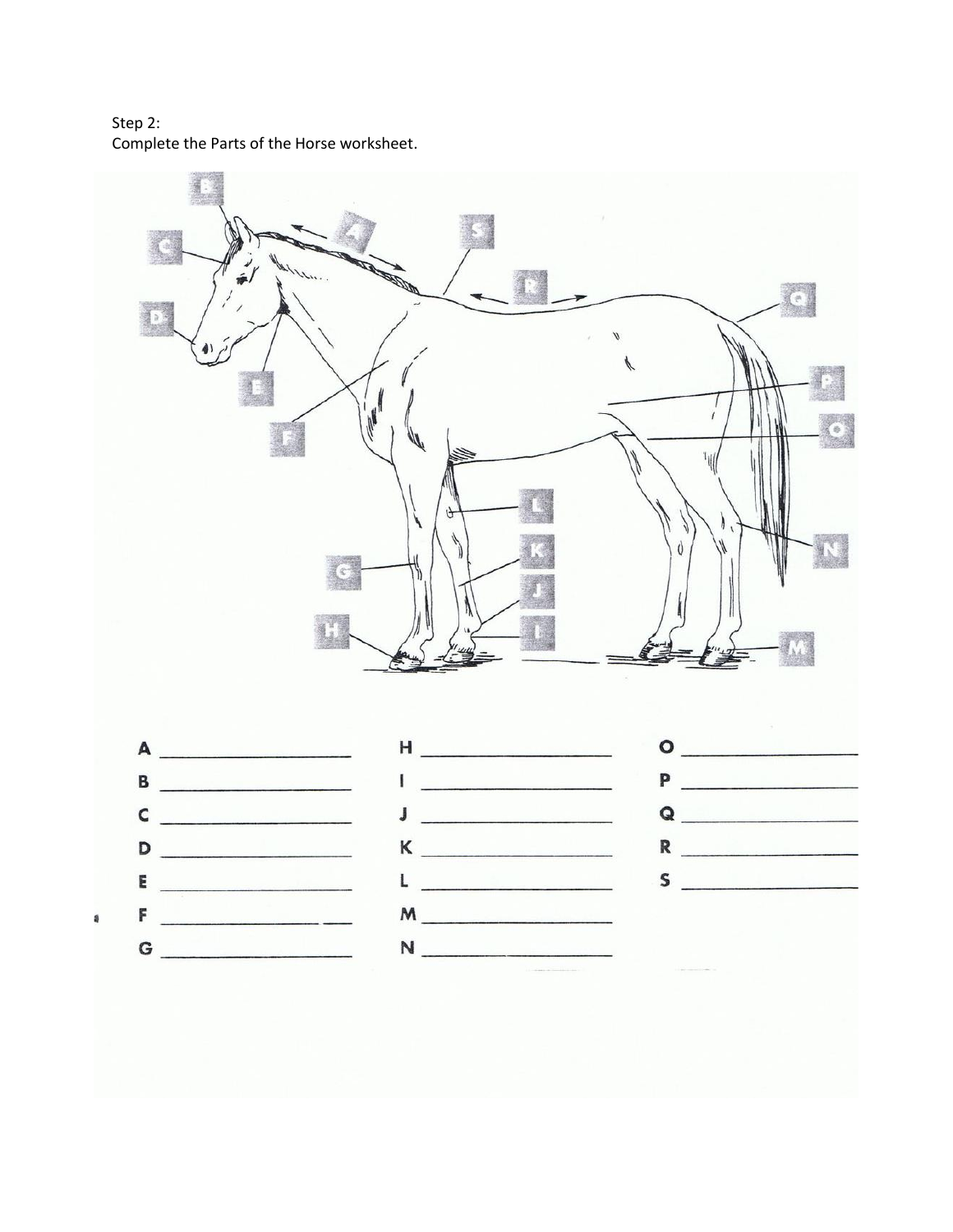Step 3:

Feeding a Horse. Research 2 types of hay and one pellet or grain type of feed for horses. Compare their basic nutritional values on the Feed Comparison Worksheet.

\**Note hay nutritional values can vary from each cutting, look for an average value.*

| Feed Name (hay, pellets, grain) | Fat  | <b>Fiber</b> | Protein |
|---------------------------------|------|--------------|---------|
| Timothy Hay, full bloom*        | 2.6% | 34%          | 8.0%    |
|                                 |      |              |         |
|                                 |      |              |         |
|                                 |      |              |         |
|                                 |      |              |         |
|                                 |      |              |         |
|                                 |      |              |         |

## Step 4:

Health needs for a Horse. Find out what vaccines are recommended for the area in which you live in. Horses also need dental care, find out what the procedure is called and cost in your area. Horses feet need routine care. Contact a local Farrier in your area and find out what they charge for a hoof trim and a full set of regular shoes.

What Vaccines are recommended for the area you live in?)\_\_\_\_\_\_\_\_\_\_\_\_\_\_\_\_\_\_\_\_\_\_\_\_\_\_\_\_\_\_\_\_\_\_\_\_\_

\_\_\_\_\_\_\_\_\_\_\_\_\_\_\_\_\_\_\_\_\_\_\_\_\_\_\_\_\_\_\_\_\_\_\_\_\_\_\_\_\_\_\_\_\_\_\_\_\_\_\_\_\_\_\_\_\_\_\_\_\_\_\_\_\_\_\_\_\_\_\_\_\_\_\_\_\_\_\_\_\_\_\_\_\_

| Are Vaccines recommended once or twice a year in your area?                                         |
|-----------------------------------------------------------------------------------------------------|
| How much does it cost for a hoof trim in your area?                                                 |
| How much does it cost for a full set of regular shoes in your area?                                 |
| Horses also need dental care. What is the process called when horses have their teeth worked<br>on? |

How much does it cost in your area for the dental procedure? \_\_\_\_\_\_\_\_\_\_\_\_\_\_\_\_\_\_\_\_\_\_\_\_\_\_\_\_\_\_\_\_